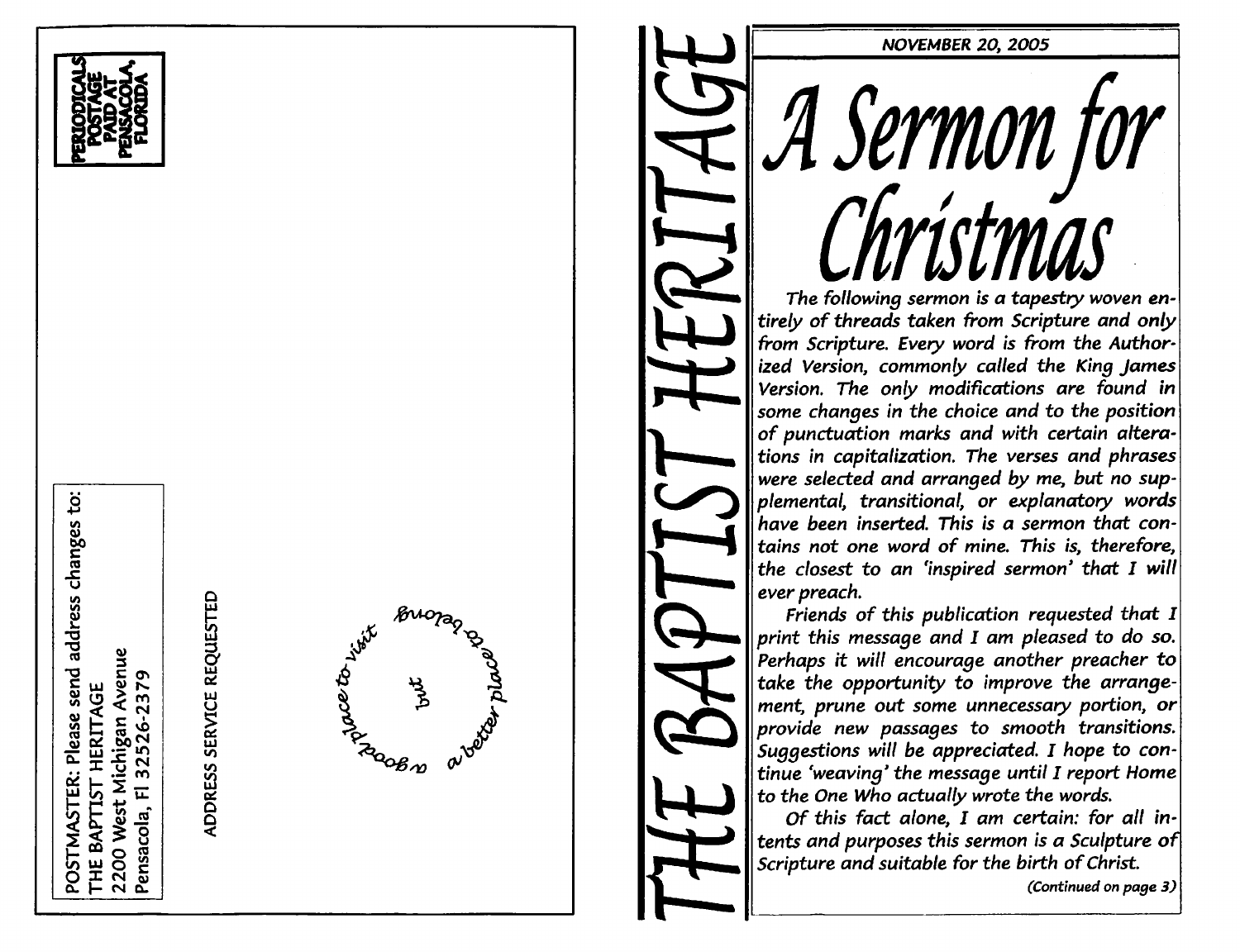

I realize that not all who read this publication have received the gift of salvation. The LORD Jesus Christ was born of a virgin in Bethlehem. He came as God manifest in the flesh; He died to secure the atonement for your soul, You cannot achieve or attain Heaven by your own efforts. Salvation is by grace through faith. Grace is unmerited favor. Faith is believing what God has said, because God said it and not because it may be proved by experiment or observation. "For God so loved the world, that he gave his only begotten Son, that whosoever believeth in

This publication is mailed to you on purpose. Someone who knows of you believed that you would profit by reading it. If you do not agree, we will remove your name from the next possible mailing. We have no desire to intrude or to offend

him should not perish, but have everlasting life. For God sent not his Son into the world to condemn the world; but that the world through him might be saved. He that believeth on him is not condemned: but he that believeth not is condemned already, because he hath not believed in the name of the only begotten Son of God. He that believeth on the Son hath everlasting life: and he that believeth not the Son shall not see life; but the wrath of God abideth on him. John 3:16-18,  $36"$ -Pastor Manley

Phone: 850-944-5545 \* Fax: 850-944-9822 E-mail: JERALD.L.MANLEY@GTE.NET

## THE BAPTIST HERITAGE

 $(428-290)$ is published monthly by THE HERITAGE BAPTIST CHURCH of PENSACOLA. 2200 West Michigan Avenue, Pensacola, Florida 32526-2379. PERIODICALS POSTAGE PAID AT PENSACOLA, FLORIDA.

THE BAPTIST HERITAGE is sent without charge to members of the church and, by request, to interested friends of this church. There are no subscription charges and no paid advertisements are accepted.

> **VOLUME XXIX** ISSUE NUMBER 11 **NOVEMBER 20, 2005.**

## A SERMON FOR CHRISTMAS

#### (Continued from page 22)

faith speaketh on this wise, Say not in thine heart, "Who shall ascend into heaven?" (That is, to bring Christ down from above:) Or, "Who shall descend into the deep?" (That is, to bring up Christ again from the dead.) But what saith it? "The word is nigh thee, even in thy mouth, and in thy heart": that is, the word of faith, which we preach; That if thou shalt confess with thy mouth the Lord JESUS, and shalt believe in thine heart that God hath raised Him from the dead, thou shalt be saved. For with the heart man believeth unto righteousness; and with the mouth, confession is made unto salvation. For the scripture saith, "Whosoever believeth on Him shall not be ashamed." For there is no difference between the Jew and the Greek: for the same Lord over all is rich unto all that call upon Him. For whosoever shall call upon the name of the Lord shall be saved.

For God so loved the world, that He gave His only begotten Son, that whosoever believeth in Him should not perish, but have everlasting life. For God sent not His Son into the world to condemn the world; but that the world through Him might be saved. He that believeth on the Son hath everlasting life: and he that believeth not the Son shall not see life; but the wrath of God abideth on him.

Behold, what manner of love the Father hath bestowed upon us, that we should be called the sons of God: therefore the world knoweth us not, because it knew Him not. Beloved, now are we the sons of God, and it doth not yet appear what we shall be: but we know that, when He shall appear, we shall be like Him; for we shall see Him as He is.

Even so, come, Lord JESUS.

-Pastor Manley

Reprint permission always granted; acknowledgment is appreciated.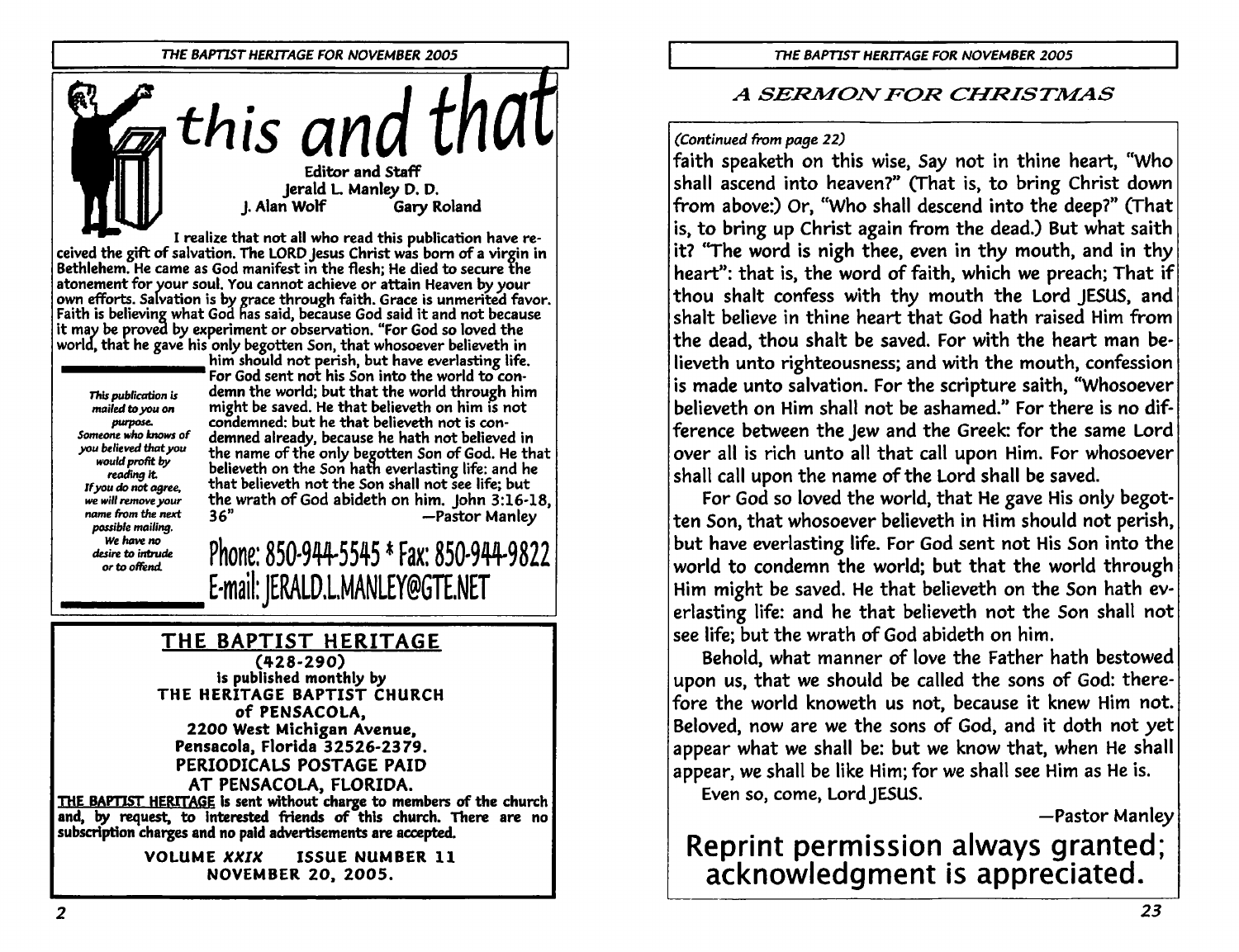## (Continued from page 21)

wicked hands have crucified and slain: Whom God hath raised up, having loosed the pains of death: because it was not possible that He should be holden of it."

So, as much as in me is, I am ready to preach the gospel to you. For I know Whom I have believed, and am persuaded that He is able to keep that which I have committed unto Him against that day. I am not ashamed of the gospel of Christ: for it is the power of God unto salvation to every one that believeth: to the Jew first, and also to the Greek. For therein is the righteousness of God revealed. For by grace are ye saved through faith; and that not of yourselves: it is the gift of God: Not of works, lest any man should boast.

This is a faithful saying and worthy of all acceptation, that Christ JESUS came into the world to save sinners: of whom I am chief. But God commendeth His love toward us in that while we were yet sinners, Christ died for us. In Whom we have redemption through His blood, even the forgiveness of sins. I say the truth in Christ, I lie not, my conscience also bearing me witness in the Holy Ghost, that I have great heaviness and continual sorrow in my heart. For I could wish that myself were accursed from Christ for my brethren, my kinsmen according to the flesh: brethren, my heart's desire and prayer to God for Israel is, that they might be saved. For I bear them record that they have a zeal of God, but not according to knowledge. For they, being ignorant of God's righteousness, and going about to establish their own righteousness, have not submitted themselves unto the righteousness of God.

For Christ is the end of the law for righteousness to everyone that believeth. But the righteousness which is of (Continued on page 23)

## A SERMON FOR CHRISTMAS

## (Continued from page 1)

God, Who at sundry times and in divers manners spake in time past unto the fathers by the prophets, hath in these last days spoken unto us by His Son, Whom He hath appointed heir of all things, by Whom also He made the worlds. Who being the brightness of His glory, and the express image of His person, and upholding all things by the Word of His power, when He had by Himself purged our sins, sat down on the right hand of the Majesty on high.

Therefore, we ought to give the more earnest heed to the things which we have heard, lest at any time we should let them slip. For, if the word spoken by angels was steadfast, and every transgression and disobedience received a just recompence of reward, how shall we escape, if we neglect so great salvation, which at the first began to be spoken by the Lord, and was confirmed unto us by them that heard Him? God also bearing them witness, both with signs and wonders, and with divers miracles, and gifts of the Holy Ghost, according to His own will.

If we receive the witness of men, the witness of God is greater. For this is the witness of God which He hath testified of His Son. He that believeth on the Son of God hath the witness in himself. He that believeth not God hath made Him a liar; because he believeth not the record that God gave of His Son. And this is the record that God hath given to us eternal life and this life is in His Son. He that hath the Son hath life; and he that hath not the Son of God hath not life. These things have I written unto you that believe on the name of the Son of God that ye may know that ye have eternal life and that ye may believe on the name of the Son of God.

In the beginning was the Word, and the Word was with God, and the Word was God. The same was in the beginning (Continued on page 4)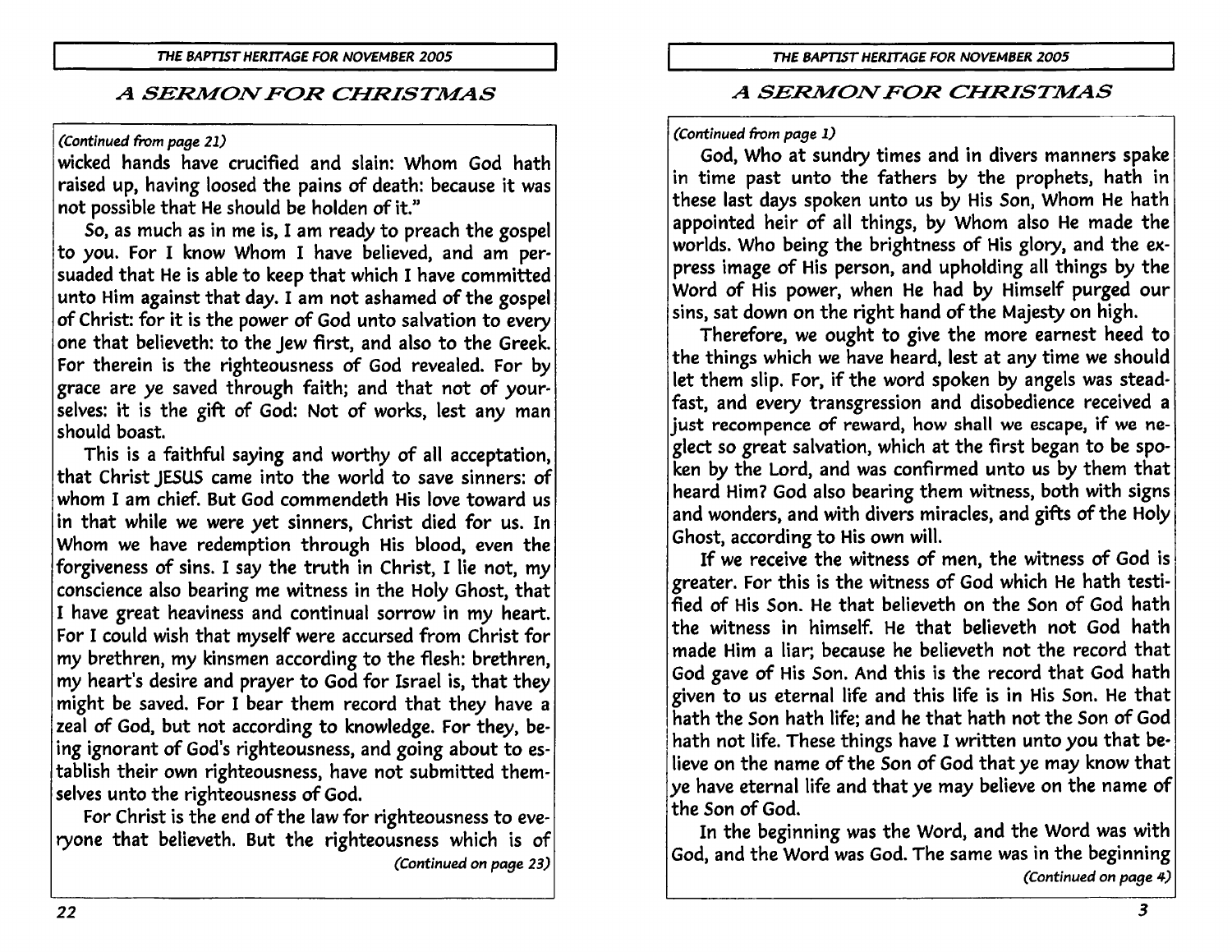#### (Continued from page 3)

with God. In Him was life; and the life was the light of men. And the light shineth in darkness; and the darkness comprehended it not. He was in the world, and the world was made by Him, and the world knew Him not. He came unto His own and His own received Him not. But as many as received Him, to them gave He power to become the sons of God, even to them that believe on His name; which were born, not of blood, nor of the will of the flesh, nor of the will of man, but of God.

And the Word was made flesh and dwelt among us, Who being in the form of God, thought it not robbery to be equal with God; But made Himself of no reputation, and took upon Him the form of a servant, and was made in the likeness of men. And being found in fashion as a Man, He humbled Himself, and became obedient unto death, even the death of the cross. That through death He might destroy him that had the power of death, that is, the devil; and deliver them who through fear of death were all their lifetime subject to bondage. Wherefore God also hath highly exalted Him, and given Him a name, Which is above every name; that at the name of JESUS every knee should bow, of things in earth, and things under the earth: and that every tongue should confess that JESUS Christ is Lord, to the glory of God the Father.

- And this is the promise that He hath promised us, even eternal life.
- And this is the record that God hath given to us eternal life, and this life is in His Son.
- And this is His commandment that we should believe on the name of His Son JESUS Christ.
- And this is the condemnation that Light is come into the world, and men loved darkness rather than (Continued on page 5)

## A SERMON FOR CHRISTMAS

#### (Continued from page 20)

and said unto the women, "Fear not ye: for I know that ye seek JESUS, Which was crucified. He is not here: for He is risen, as He said. Come see the place where the Lord lay. And go quickly, and tell His disciples that He is risen from the dead: and, behold, He goeth before you into Galilee: there shall ye see Him: lo, I have told you."

Then the eleven disciples went away into Galilee, into a mountain where JESUS had appointed them. And when they saw Him, they worshipped Him; but some doubted. And JE-SUS came and spake unto them, saying, "All power is given unto me in heaven and in earth. Go ye therefore, and teach all nations, baptizing them in the name of the Father, and of the Son, and of the Holy Ghost; Teaching them to observe all things whatsoever I have commanded you: and, lo, I am with you alway, even unto the end of the world." And when He had spoken these things, while they beheld, He was taken up; and a cloud received Him out of their sight. And while they looked steadfastly toward heaven as He went up. behold, two men stood by them in white apparel; which also said, "Ye men of Galilee, why stand ye gazing up into heaven? This same JESUS, Which is taken up from you into heaven, shall so come in like manner as ye have seen Him go into heaven."

And when the day of Pentecost was fully come, they were all with one accord in one place. But Peter standing up with the eleven, lifted up his voice and said unto them: "Ye men of Israel hear these words; JESUS of Nazareth a Man approved of God among you by miracles and wonders and signs, Which God did by Him in the midst of you, as ye yourselves know: Him, being delivered by the determinate counsel and foreknowledge of God, ye have taken, and by (Continued on page 22)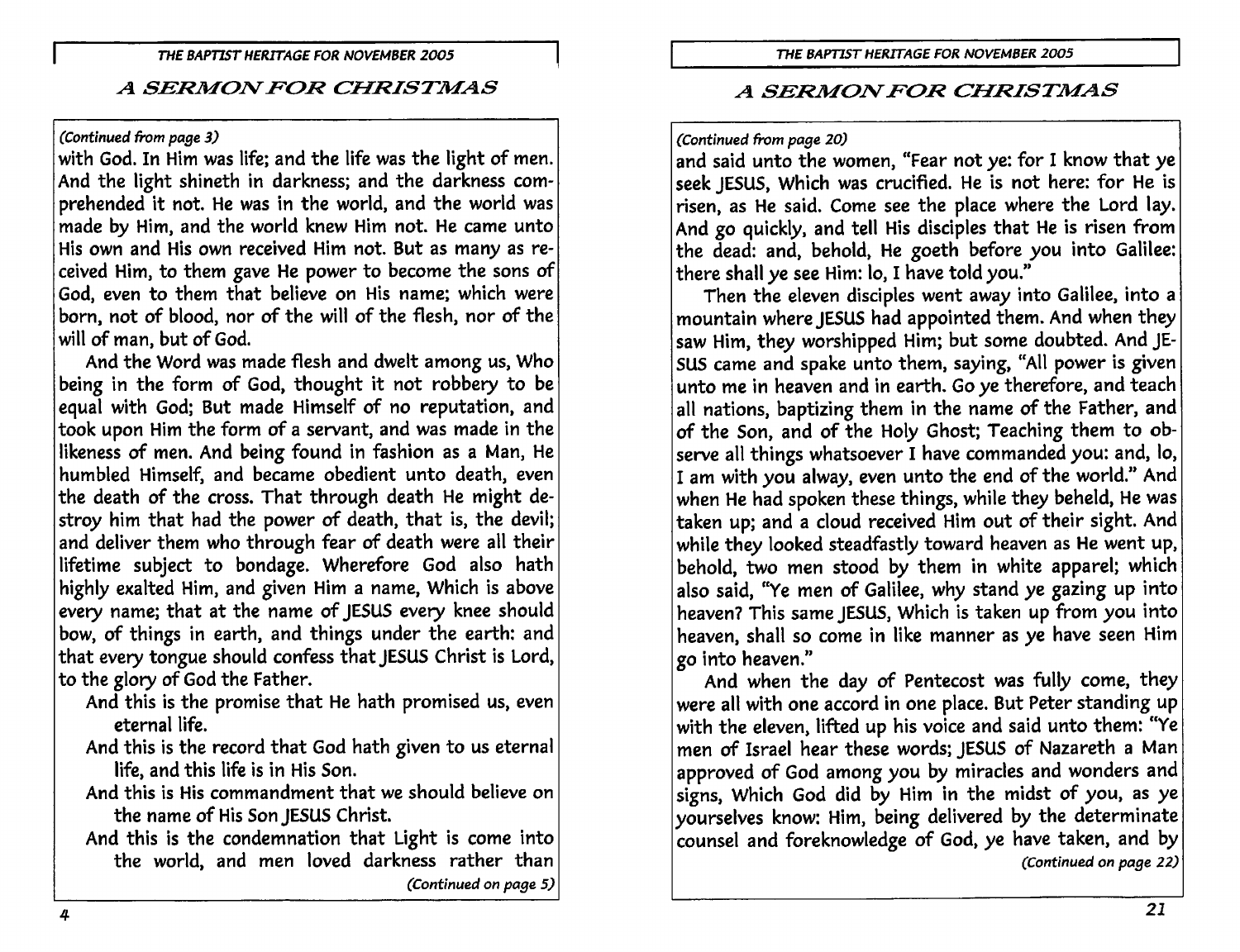#### (Continued from page 19)

And after this Joseph of Aramathaea, being a disciple of JESUS, but secretly for fear of the Jews, besought Pilate that he might take away the body of JESUS. And there came also Nicodemus, which at the first came to JESUS by night, and brought a mixture of myrrh and aloes, about an hundred pound weight, then took they the body of JESUS, and wound it in linen clothes with the spices, as the manner of the Jews is to bury. Now in the place where He was crucified there was a garden; and in the garden a new sepulchre, wherein was never man yet laid. There laid they JESUS therefore because of the Jews preparation day: for the sepulchre was nigh at hand.

Now the next day that followed the day of the preparation, the chief priests and Pharisees came together unto Pilate, Saying, "Sir, we remember that that deceiver said, while He was yet alive, 'After three days I will rise again.' Command therefore that the sepulchre be made, sure until the third day, lest His disciples come by night, and steal Him away, and say unto the people, He is risen from the dead; so the last error shall be worse than the first." Pilate said unto them, "Ye have a watch. Go your way; make it as sure as ye can." So they went, and made the sepulchre sure, sealing the stone, and setting a watch.

In the end of the Sabbath, as it began to dawn toward the first day of the week, came Mary Magdalene and the other Mary to see the sepulchre. And, behold, there was a great earthquake: for the angel of the Lord descended from heaven, and came and rolled back the stone from the door, and sat upon it. His countenance was like lightning, and His raiment white as snow: And for fear of Him the keepers did shake, and became as dead men. And the angel answered (Continued on page 21)

## A SERMON FOR CHRISTMAS

#### (Continued from page 4)

Light, because their deeds were evil.

Of a truth. I perceive that God is no respecter of persons: they are all under sin. As it is written, "There is none righteous, no, not one: There is none that understandeth; there is none that seeketh after God. They are all gone out of the way, they are together become unprofitable; there is none that doeth good, no, not one. Their throat is an open sepulchre; with their tongues they have used deceit; the poison of asps is under their lips: Whose mouth is full of cursing and bitterness: Their feet are swift to shed blood: Destruction and misery are in their ways: And the way of peace have they not known: There is no fear of God before their eves."

Now we know that what things soever the law saith, it saith to them who are under the law: that every mouth may be stopped, and all the world may become guilty before God. Therefore by the deeds of the law there shall no flesh be justified in his sight: for by the law is the knowledge of sin. But now the righteousness of God without the law is manifested, being witnessed by the law and the prophets; Even the righteousness of God which is by faith of IESUS Christ unto all and upon all them that believe: for there is no difference: For all have sinned, and come short of the glory of God; Being justified freely by His grace through the redemption that is in Christ JESUS: Whom God hath set forth to be a propitiation through faith in His blood, to declare His righteousness for the remission of sins that are past, through the forbearance of God; To declare, I say, at this time His righteousness: that He might be just, and the justifier of him which believeth in JESUS.

Where is boasting then? It is excluded. By what law? Of (Continued on page 6)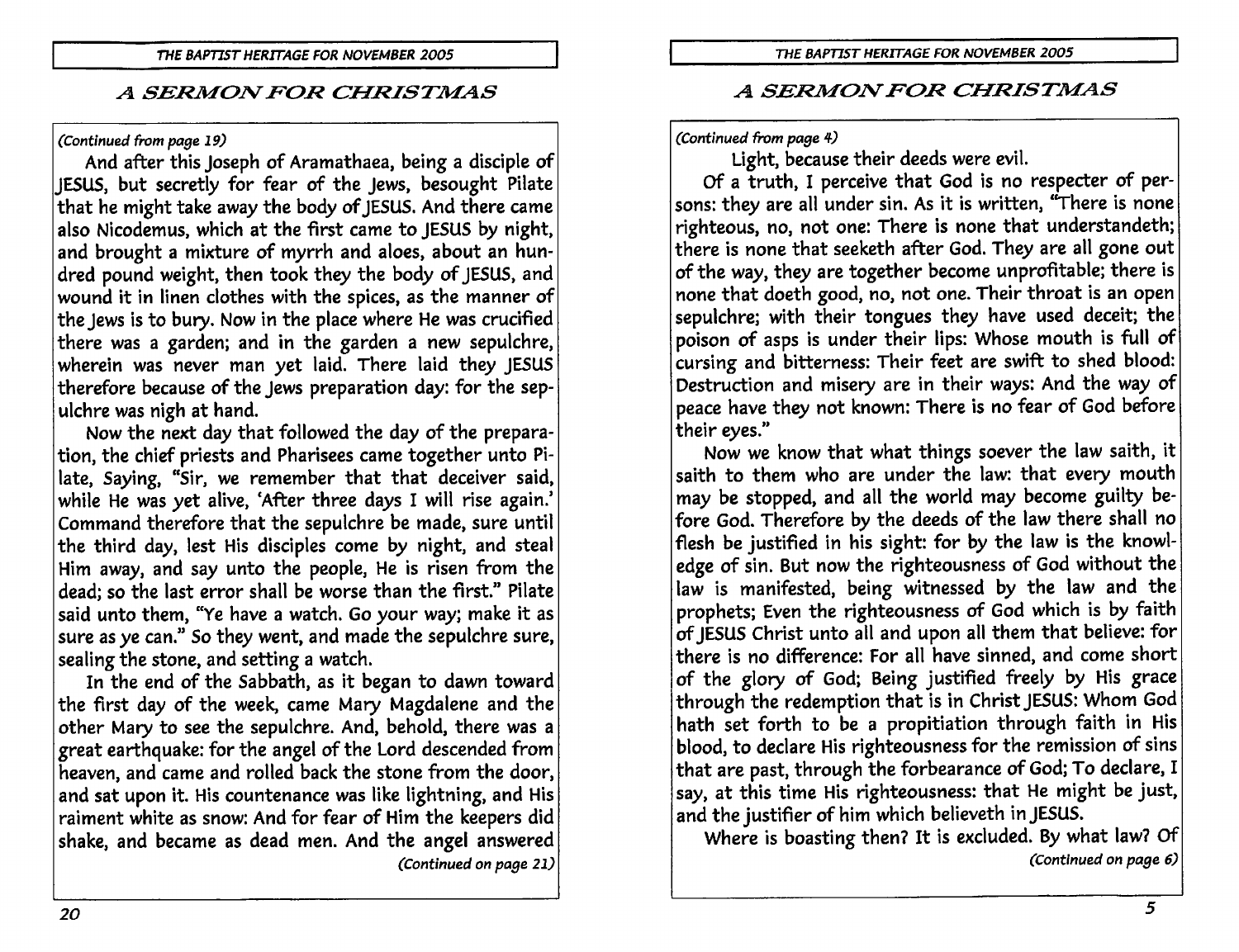#### (Continued from page 5)

works? Nay: but by the law of faith. Therefore, we conclude that a man is justified by faith without the deeds of the law. Is He the God of the Jews only? Is He not also of the Gentiles? Yes, of the Gentiles also: Seeing it is one God, which shall justify the circumcision by faith, and uncircumcision through faith.

Men and brethren, children of the stock of Abraham, and whosoever among you feareth God, to you is the word of this salvation sent. For they that dwell at Jerusalem, and their rulers, because they knew Him not, nor yet the voices of the prophets which are read every Sabbath day, they have fulfilled them in condemning Him. And though they found no cause of death in Him, yet desired they Pilate that He should be slain. And when they had fulfilled all that was written of Him, they took Him down from the tree, and laid Him in a sepulchre. But God raised Him from the dead: And He was seen many days of them which came up with Him from Galilee to Jerusalem, who are His witnesses unto the people.

And we declare unto you glad tidings, how that the promise which was made unto the fathers, God hath fulfilled the same unto us their children, in that He hath raised up JESUS again; as it is also written in the Second Psalm, "Thou art My Son, this day have I begotten Thee." And as concerning that He raised Him up from the dead, now no more to return to corruption, he said on this wise, "I will give you the sure mercies of David." Wherefore He saith also in another Psalm, "Thou shalt not suffer thine Holy One to see corruption." For David, after he had served his own generation by the will of God, fell on sleep, and was laid unto his fathers, and saw corruption: But He, whom (Continued on page 7)

## A SERMON FOR CHRISTMAS

#### (Continued from page 18)

And Pilate wrote a title, and put it on the cross. And the writing was, "JESUS OF NAZARETH THE KING OF THE JEWS." This title then read many of the Jews for the place where JESUS was crucified was nigh to the city; and it was written in Hebrew, and Greek, and Latin. Then said the chief priests of the Jews to Pilate, "Write not, The King of the lews: but that He said, I am King of the Jews."

Pilate answered, "What I have written I have written." After this, JESUS knowing that all things mere now accomplished, that the scripture might be fulfilled, saith, "I thirst." Now there was set a vessel full of vinegar: and they filled a sponge with vinegar, and put it upon hyssop, and put it to His mouth. When JESUS therefore had received the vinegar, He said, "It is finished." And He bowed His head, and gave up the ghost.

The Jews therefore, because it was the preparation, that the bodies should not remain upon the cross on the Sabbath day, (for that Sabbath day was an high day,) besought Pilate that their legs might be broken, and that they might be taken away, Then came the soldiers, and brake the legs of the first, and of the other which was crucified with him. But when they came to JESUS, and saw that He was dead already, they brake not His legs: But one of the soldiers with a spear pierced His side, and forthwith came there out blood and water. And he that saw it bare record, and his record is true: and he knoweth that he saith true, that ye might believe.

For these things were done, that the Scripture should be fulfilled, "A bone of Him shall not be broken." And again, another scripture saith, "They shall look on Him whom they pierced."

(Continued on page 20)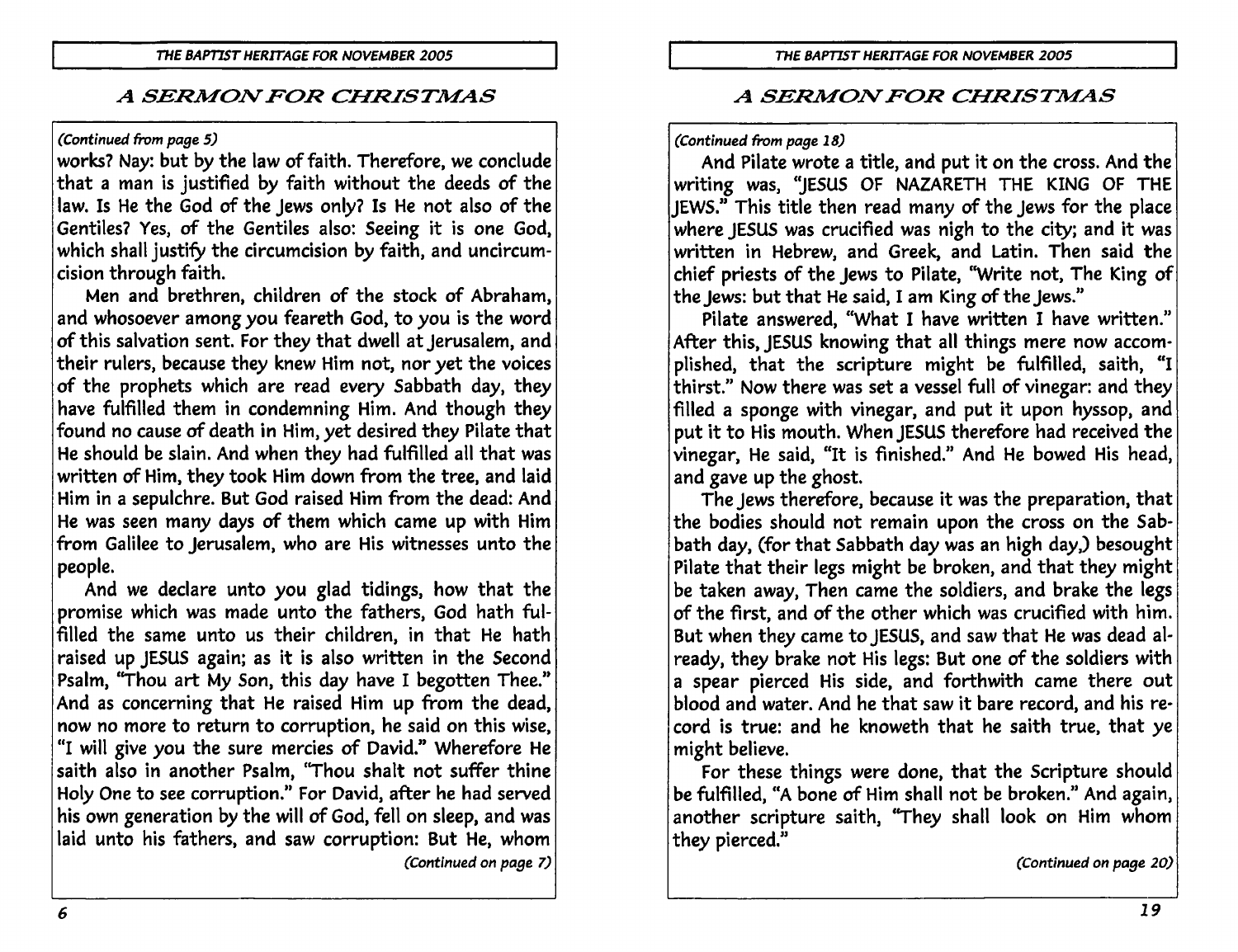#### (Continued from page 17)

Then the band and the captain and officers of the Jews took JESUS and led Him away to Caiaphas the high priest where the scribes and elders were assembled. And the chief priests and elders of the people took counsel together against JESUS to put Him to death: And when they had bound Him, they led Him away, and delivered Him to Pontius Pilate the governor. Pilate asked them, "What accusation bring ye against this Man?" And they began to accuse Him, saying, "We found this fellow perverting the nation, and forbidding to give tribute to Caesar, saying that He Himself is Christ a King."

And Pilate asked Him saying, "Art Thou king of the Jews?" And He answered him and said, "Thou sayest that I am a king. To this end was I born and for this cause came I into the world, that I should bear witness unto the truth."

Pilate saith unto Him, "What is truth?" And when he had said this, he went out again unto the Jews, and said unto them, "I find in Him no fault at all. But ye have a custom, that I should deliver unto you one at the Passover. Will ye therefore that I release unto you the King of the Jews?" Then cried they all again, saying, "Not this Man, but Barabbas."

Pilate saith unto them, "What shall I do then with JESUS Which is called Christ?" They all say unto him, "Let Him be crucified." Then released he Barabbas unto them and when he had scourged JESUS he delivered Him to be crucified. And they took JESUS and led Him away. And. He bearing His cross went forth into a place called the place of a skull, which is called in the Hebrew Golgotha: where they crucified Him, and two other with Him, on either side one, and IESUS in the midst.

(Continued on page 19)

## A SERMON FOR CHRISTMAS

#### (Continued from page 6)

God raised again, saw no corruption. Be it known unto you therefore, men and brethren, that through this Man is preached unto you the forgiveness of sins: And by Him, all that believe are justified from all things, from which ye could not be justified by the Law of Moses.

And this is the word which by the gospel is preached unto you. The word which God sent unto the children of Israel, preaching peace by JESUS Christ: (He is Lord of all.) That word, I say, ye know, which was published throughout all Judaea, and began from Galilee, after the baptism which John preached; How God anointed JESUS of Nazareth with the Holy Ghost and with power: Who went about doing good, and healing all that were oppressed of the devil; for God was with Him. And we are witnesses of all things which He did both in the land of the Jews, and in Jerusalem; Whom they slew and hanged on a tree: Him God raised up the third day, and shewed Him openly; not to all the people, but unto witnesses chosen before of God, even to us, who did eat and drink with Him after He rose from the dead. And He commanded us to preach unto the people, and to testify that it is He which was ordained of God to be the Judge of quick and dead. To Him give all the prophets witness, that through His name whosoever believeth in Him shall receive remission of sins.

When the fulness of time was come, God sent forth His Son, made of a woman, made under the law, to redeem them that were under the law, that we might receive the adoption of sons.

Now the birth of JESUS Christ was on this wise: when as His mother Mary was espoused to Joseph, before they came together, she was found with child of the Holy Ghost. Then Joseph her husband, being a just man, and not willing to (Continued on page 8)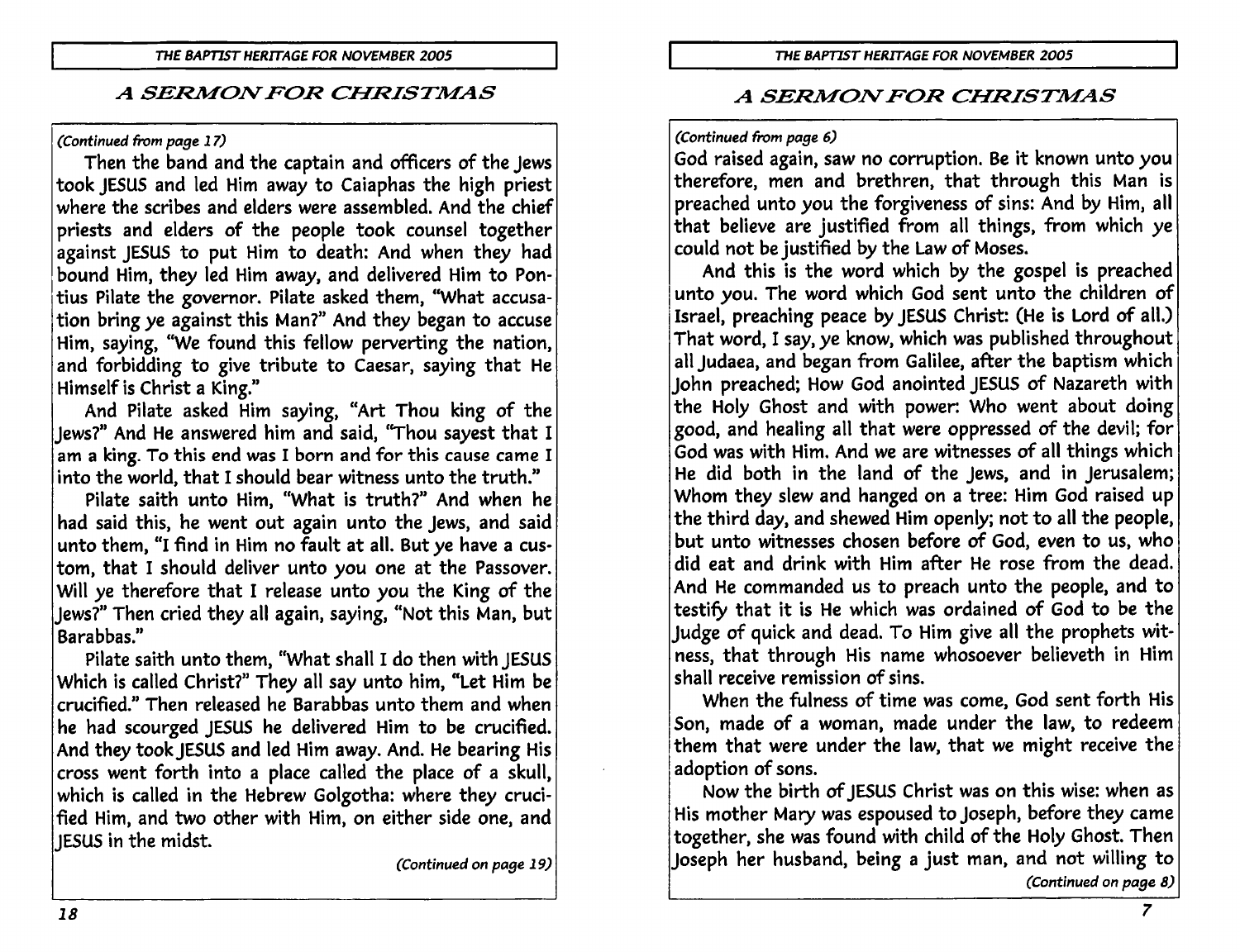#### (Continued from page 7)

make her a public example, was minded to put her away privily. But, while he thought on these things, behold, the angel of the Lord appeared unto him in a dream, saying, "Joseph, thou son of David, fear not to take unto thee Mary thy wife: for That which is conceived in her is of the Holy Ghost. And she shall bring forth a son, and thou shalt call His name JESUS: for He shall save His people from their sins." Then Joseph being raised from his sleep did as the angel of the Lord had bidden him, and took unto him his wife.

And it came to pass in those days, that there went out a decree from Caesar Augustus, that all the world should be taxed. (And this taxing was first made when Cyrenius was governor of Syria.) And all went to be taxed, every one into his own city. And loseph also went up from Galilee out of the city of Nazareth, into Judaea, unto the city of David, which is called Bethlehem: (because he was of the house and lineage of David.) to be taxed with Mary his espoused wife, being great with Child.

And so it was, that, while they were there, the days were accomplished that she should be delivered. And she brought forth her firstborn son, and wrapped Him in swaddling clothes, and laid Him in a manger; because there was no room for them in the inn. And there were in the same country shepherds abiding in the field, keeping watch over their flock by night.

And lo, the angel of the Lord came upon them, and the glory of the Lord shone round about them: and they were sore afraid. And the angel said unto them, "Fear not: for, behold, I bring you good tidings of great joy, which shall be to all people. For unto you is born this day in the city of David a Saviour, Which is Christ the Lord. And this shall be (Continued on page 9)

## A SERMON FOR CHRISTMAS

### (Continued from page 16)

go to prepare a place for you. And if I go and prepare a place for you, I will come again, and receive you unto Myself; that where I am, there ye may be also. And whither I go ye know, and the way ye know."

Thomas saith unto Him, "Lord we know not wither Thou goest: and how can we know the way?" JESUS saith unto him, "I am the Way; the Truth, and the Life. No man cometh unto the Father but by Me." These words spake JE-SUS, and lifted up His eyes to heaven and said, "Father, the hour is come: glorify Thy Son that Thy Son also may glorify Thee. That they might know Thee, the only true God, and JESUS Christ whom Thou hast sent. I have glorified Thee on earth; I have finished the work which Thou gavest me to do."

Then cometh JESUS with them unto a place called Gethsemane and saith unto the disciples, "Sit ye here while I go and pray yonder." And He left them and went away. And prayed. Then cometh He to His disciples and saith unto them, "Sleep on now, and take your rest. Behold the hour is at hand, and the Son of man is betrayed into the hands of sinners."

And Judas also, which betrayed Him knew the place: for JESUS ofttimes resorted thither with His disciples. Judas then, having received a band of men and officers from the chief priests and Pharisees cometh thither with lanterns and torches and weapons. JESUS therefore knowing all things that should come upon Him went forth and said unto them, "Whom seek ye?" They answered Him, "JESUS of Nazareth." IESUS saith unto them, "I am He." As soon as He had said unto them, "I am He," they went backward and fell to the ground.

(Continued on page 18)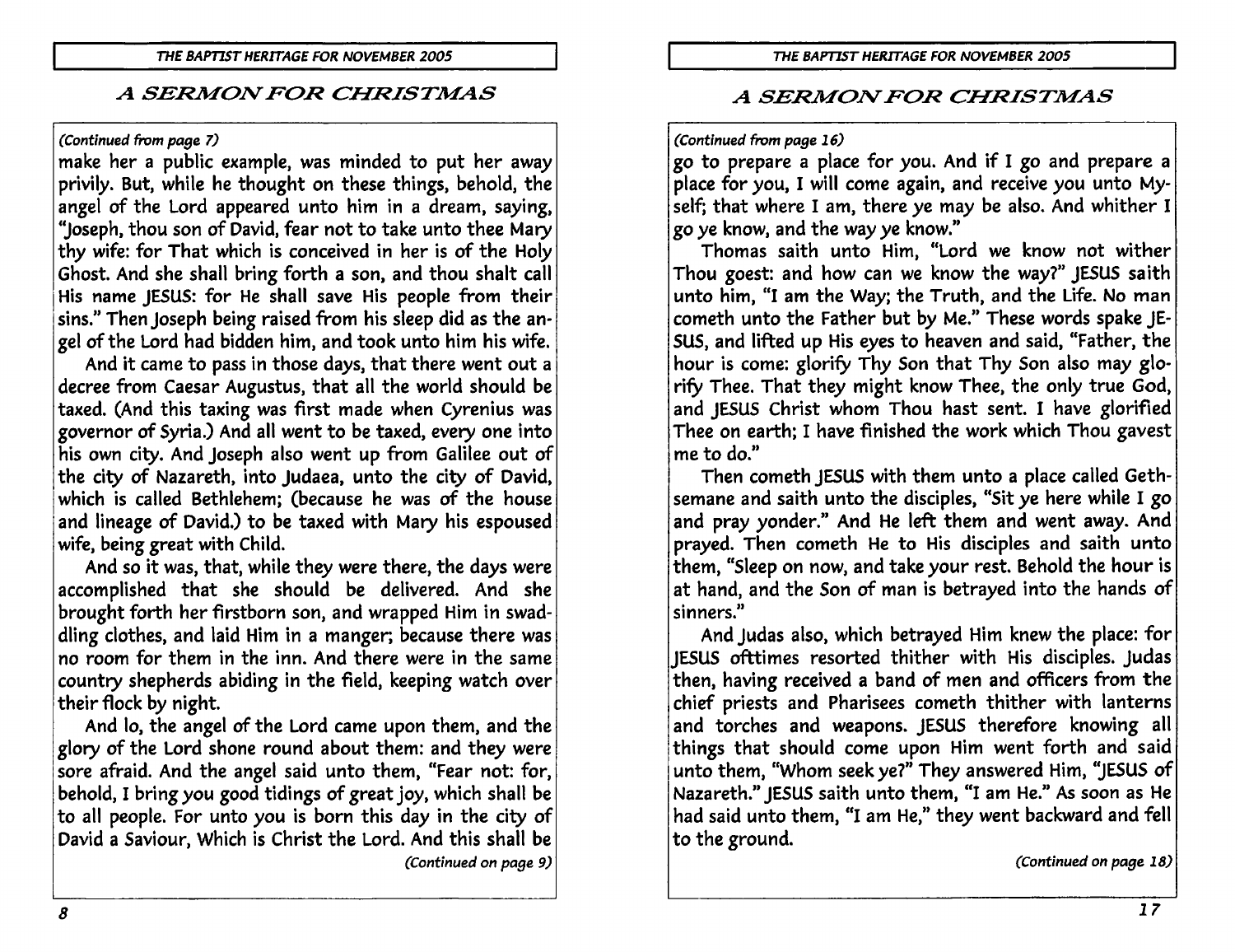#### (Continued from page 15)

reasoned within themselves, He said unto them, "Why reason ye these things in your hearts? Whether is it easier to sav to the sick of the palsy, Thy sins be forgiven thee; or to say, Arise, and take up thy bed, and walk? But that ye may know that the Son of man hath power on earth to forgive sins. (He saith to the sick of the palsy.) I say unto thee, Arise, and take up thy bed, and go thy way into thine house." And immediately he arose, took up the bed, and went forth before them all; insomuch that they were all amazed, and glorified God, saying, "We never saw it on this fashion."

Now when JESUS had heard that John was cast into prison, He departed into Galilee. From that time, JESUS began to preach, and to say, "Repent for the kingdom of heaven is at hand." And His fame went throughout all Syria. And there followed Him great multitudes of people from Galilee, and from Decapolis, and from Jerusalem, and from Judea, and from beyond Jordan. And seeing the multitudes, He went up into a mountain; and when He was set, His disciples came unto Him. And He opened His mouth, and taught them saying, "Think not that I am come to destroy, but to fulfill. The hour is come, that the Son of man should be glorified. Verily, verily, I say unto you, except a corn of wheat fall into the ground and die it abideth alone: but if it die, it bringeth forth much fruit.

Now is the judgment of this world: now shall the prince of this world be cast out. And I, if I be lifted up from earth, I will draw all men unto Me." This He said, signifying what death He should die. "Let not your heart be troubled: ye believe in God, believe also in Me. In My Father's house are many mansions: If it were not so I would have told you. I (Continued on page 17)

## **A SERMON FOR CHRISTMAS**

#### (Continued from page 8)

a sign unto you: Ye shall find the Babe wrapped in swaddling clothes, lying in a manger."

And suddenly there was with the angel a multitude of the heavenly host praising God, and saying, "Glory to God in the highest, and on earth peace, good will toward men." And it came to pass, as the angels were gone away from them into heaven, the shepherds said one to another, "Let us now go even unto Bethlehem, and see this thing which is come to pass, which the Lord hath made known unto us."

And they came with haste, and found Mary, and Joseph, and the Babe lying in a manger. And when they had seen it, they made known abroad the saying which was told them concerning this Child. And all they that heard it wondered at those things which were told them by the shepherds. But Mary kept all these things, and pondered them in her heart. And the shepherds returned, glorifying and praising God for all the things that they had heard and seen, as it was told unto them.

And when JESUS was born in Bethlehem of Judaea in the days of Herod the king, behold, there came wise men from the east to Jerusalem. Saying, "Where in He that is born King of the Jews? For we have seen His star in the east, and are come to worship Him." When Herod the king had heard these things, he was troubled, and all Jerusalem with him. And when he had gathered all the chief priests and scribes of the people together, he demanded of them where Christ should be born. And they said unto him, "In Bethlehem of Judaea: for thus it is written by the prophet, 'And thou Bethlehem, in the land of Juda, art not the least among the princes of Juda: for out of thee shall come a Governor, that shall rule my people Israel."

(Continued on page 10)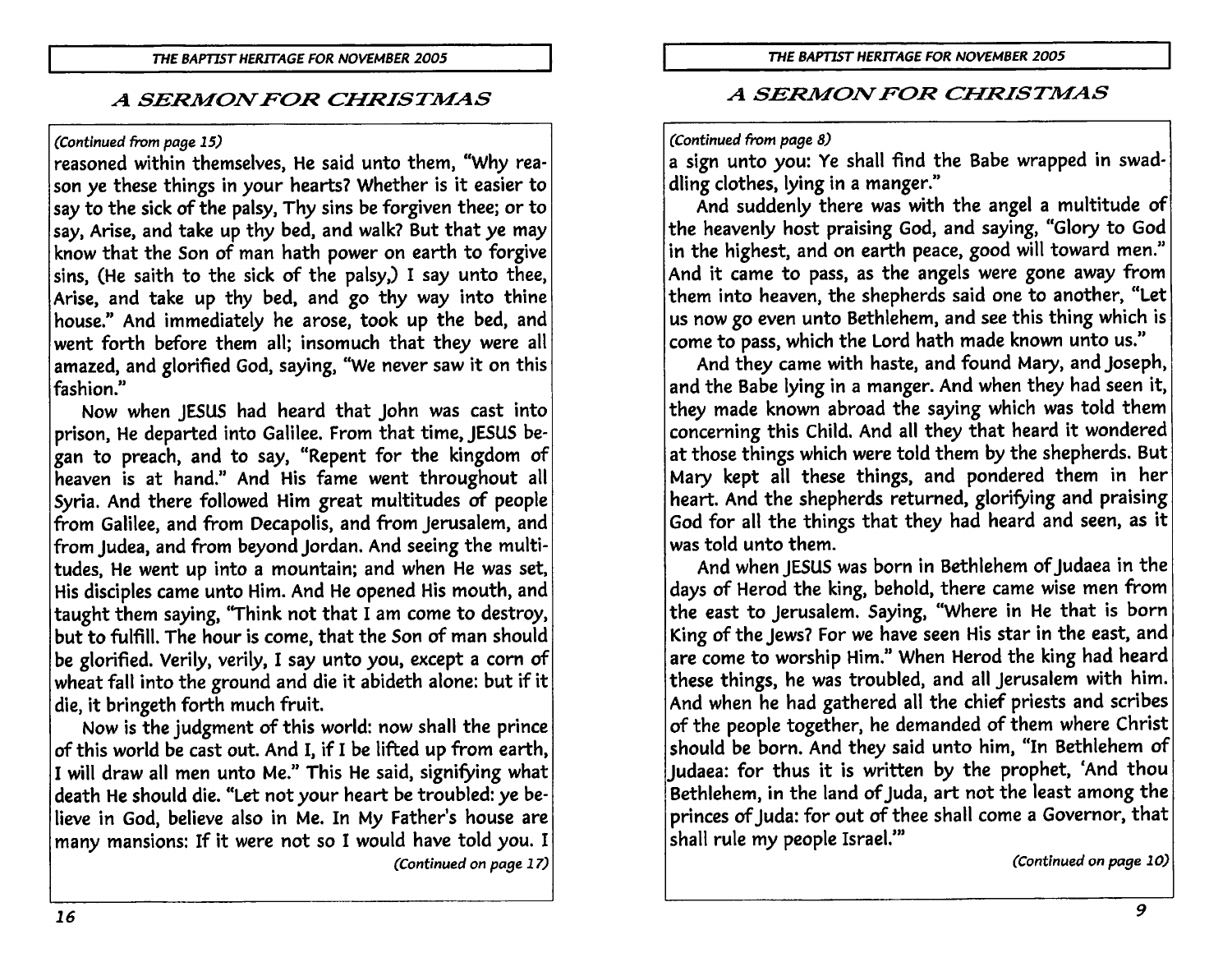(Continued from page 9)

Then Herod, when he had privily called the wise men, inquired of them diligently what time the star appeared. And he sent them to Bethlehem, and said, "Go and search diligently for the young Child: and when you have found Him, bring me word again, that I may come and worship Him also." When they had heard the king, they departed: and, lo, the star, which they saw in the east, went before them, till it came and stood over where the young Child was. When they saw the star, they rejoiced with exceeding great |joy.

And when they were come into the house, they saw the young Child with Mary His mother, and fell down, and worshipped Him; and when they had opened their treasures, they presented unto Him gifts: gold, and frankincense, and myrrh. And being warned of God in a dream that they should not return to Herod, they departed into their own country another way. And when they were departed, behold, the angel of the Lord appeareth to Joseph in a dream, saying, "Arise, and take the young Child and His mother, and flee into Egypt, and be thou there until I bring thee word: for Herod will seek the young Child to destroy Him." When he arose, he took the young Child and His mother by night, and departed into Egypt.

And was there until the death of Herod: that it might be fulfilled which was spoken of the Lord by the prophet, saying, "Out of Egypt have I called My Son." Then Herod, when he saw that he was mocked of the wise men, was exceeding wroth, and sent forth, and slew all the children that were in Bethlehem, and in all the coasts thereof, from two years old and under, according to the time which he had diligently inquired of the wise men. Then was fulfilled that which (Continued on page 11)

## A SERMON FOR CHRISTMAS

#### (Continued from page 14)

the book, and He gave it again to the minister and sat down. And the eyes of all them that were in the synagogue were fastened on Him. And He began to say unto them, "This day is this scripture fulfilled in your ears." And all bare Him witness and wondered at the gracious words which proceeded out of His mouth.

And the fame of Him went out into every place of the country round about. And JESUS departed from thence and came nigh unto the Sea of Galilee; and went up into a mountain, and sat down there. And great multitudes came unto Him, having with them those that were lame, blind, dumb, maimed, and many others. And cast them down at IESUS' feet: and He healed them: Insomuch that the multitude wondered, when they saw the dumb to speak, the maimed to be whole, the lame to walk, and the blind to see: and they glorified the God of Israel.

He entered into Capernaum after some days; and it was noised that He was in the house. And straightway many were gathered together, insomuch that there was no room to receive them, no, not so much as about the door; and He preached the word unto them. And they came unto Him, bringing one sick of palsy, which was borne of four. And when they could not come nigh unto Him for the press, they uncovered the roof where He was: and when they had broken it up, they let down the bed wherein the sick of palsy lay. When JESUS saw their faith, He said unto the sick of palsy, "Son, thy sins be forgiven thee."

But there were certain of the scribes sitting there, and reasoning in their hearts, "Why doth this Man thus speak blasphemies? Who can forgive sins but God only?" And immediately when IESUS perceived in His spirit that they so (Continued on page 16)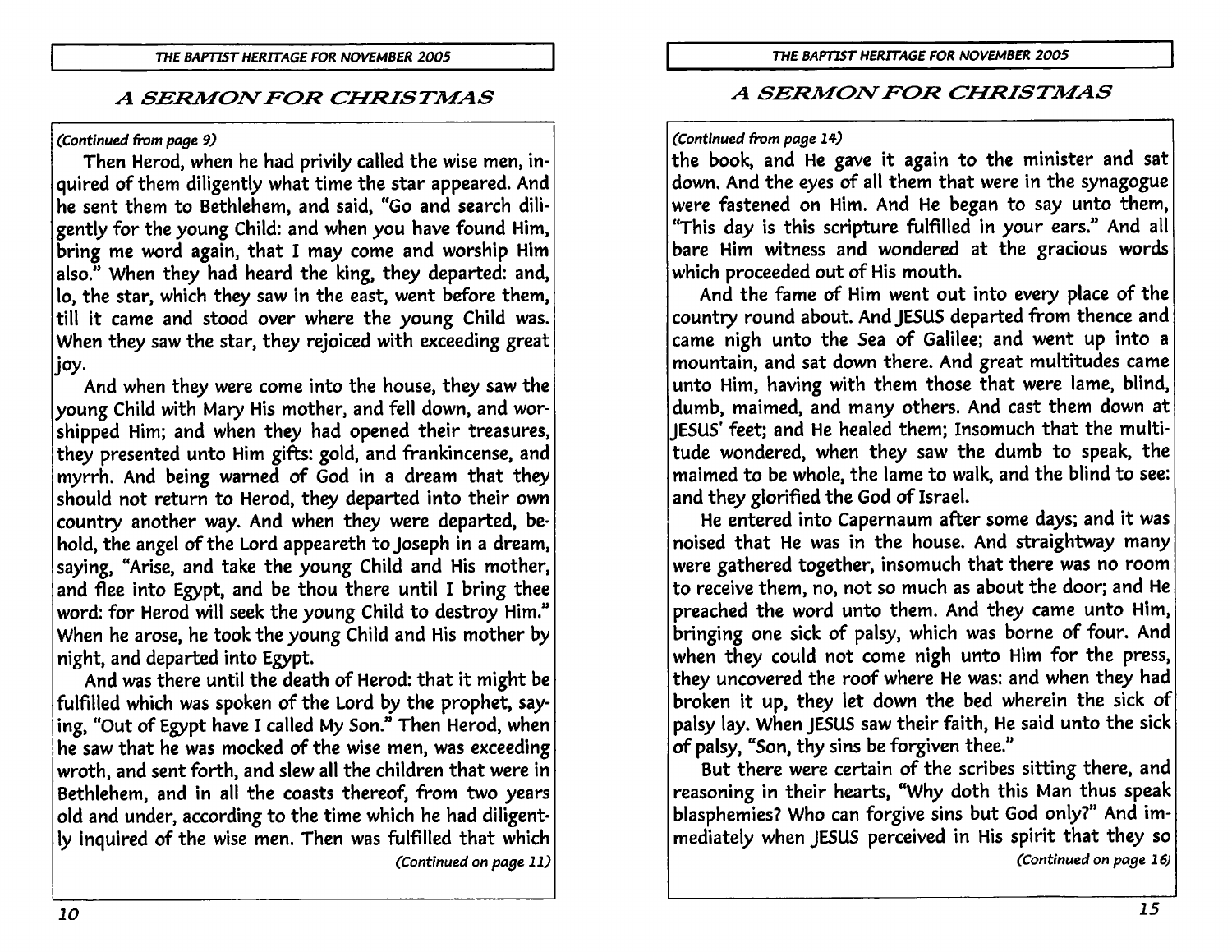#### (Continued from page 13)

"Get thee behind Me. Satan: for it is written, 'Thou shalt worship the Lord thy God, and Him only shalt thou serve." And he brought Him to Jerusalem, and set Him on a pinnacle of the temple, and said unto Him. "If Thou be the Son of God, cast Thyself down from hence: For it is written, 'He shall give His angels charge over Thee, to keep Thee. And in their hands they shall bear Thee up, lest at any time Thou dash Thy foot against a stone." And JESUS answering said unto him, "It is said, 'Thou shalt not tempt the Lord thy God." And when the devil had ended all the temptation, he departed from Him for a season.

The next day John seeth JESUS coming unto him, and saith, "Behold the Lamb of God, Which taketh away the sin of the world! This is He of Whom I said, 'After me cometh a Man Which is preferred before me; for He was before me.' And I knew Him not: but that He should be made manifest to Israel, therefore am I come baptizing with water."

And JESUS returned in the power of the Spirit into Galilee: and there went out a fame of him through all the region round about. And He taught in their synagogues, being glorified of all. And He came to Nazareth, where He had been brought up: and as His custom was, He went into the synagogue on the Sabbath day, and stood up for to read. And there was delivered unto Him the book of the prophet Esaias. And when He had opened the book, He found the place wherein was written, "The Spirit of the Lord is upon Me, because the LORD hath anointed Me to preach the gospel to the poor: He hath sent Me to heal the brokenhearted, to preach deliverance to the captives, and recovering at sight to the blind, to set at liberty them that are bruised, to preach the acceptable year of the Lord." And He closed (Continued on page 15)

## **A SERMON FOR CHRISTMAS**

#### (Continued from page 10)

was spoken by Jeremy the prophet, saying, "In Rama was there a voice heard, lamentation, and weeping, and great mourning, Rachel weeping for her children, and would not be comforted, because they are not."

But when Herod was dead, behold, an angel of the Lord appeareth in a dream to Joseph in Egypt, saying, "Arise, and take the young Child and His mother, and go into the land of Israel: for they are dead which sought the young Child's life." And he arose, and took the young Child and His mother, and came into the land of Israel. But when he heard that Archelaus did reign in Judaea in the room of his father Herod, he was afraid to go thither: notwithstanding, being warned of God in a dream, he turned aside into the parts of Galilee: And he came and dwelt in a city called Nazareth; that it might be fulfilled which was spoken by the prophets, "He shall be called a Nazarene."

And the Child grew, and waxed strong in spirit, filled with wisdom and the grace of God was upon Him. And when He was twelve years old, they went up to jerusalem after the custom of the feast. And when they had fulfilled the days, as they returned, the Child JESUS tarried behind in Jerusalem; and Joseph and His mother knew not of it. But they, supposing Him to have been in the company, went a day's journey; and they sought Him among their kinsfolk and acquaintance. And when they found Him not, they turned back again to Jerusalem, seeking Him.

And it came to pass, that after three days they found Him in the temple, sitting in the midst of the doctors, both hearing them, and asking them questions. And all that heard Him were astonished at His understanding and answers. And when they saw Him, they were amazed: and His (Continued on page 12)